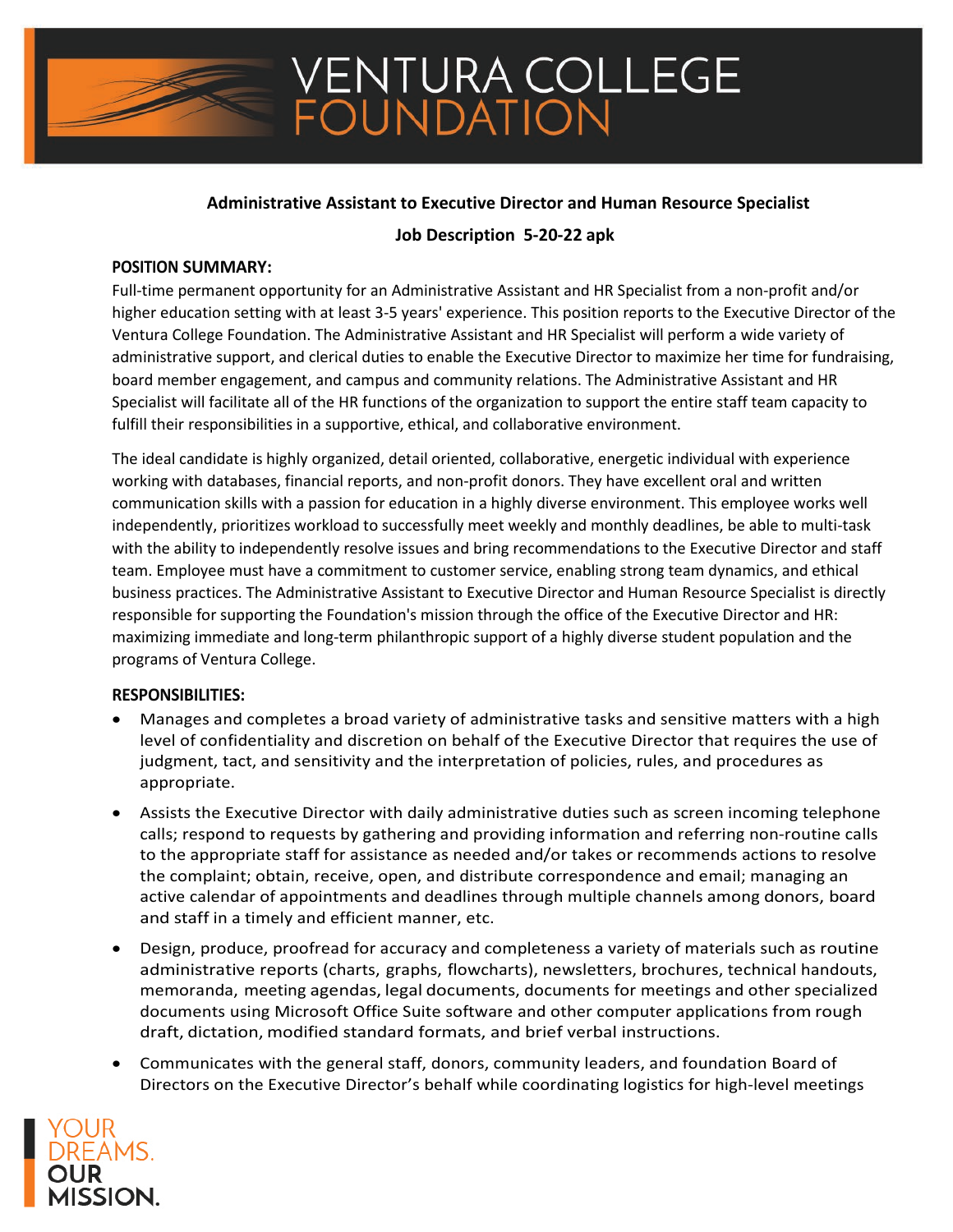

both internally and externally. Taking, transcribing, and distributing meeting minutes; preparing, assembling, and distributing board and meeting materials.

- Coordinates meetings and strategic activities with the VC Office of the President, and District, and Campus IT, maintenance and operations, and other operational systems and offices.
- Assist in assembling and preparing budgets and contracts; monitor expenditures against budget; prepare requests for payment.
- Monitor inventories of supplies and materials; prepare purchase requisitions and requests for payment.
- Establish and maintain complex, interrelated filing systems; maintain payroll and personnelrecords
- Provide training, work direction, and guidance to others as assigned.
- Perform related duties as assigned.
- In coordination with appropriate staff and in keeping with college and foundation branding, responsible for professional and welcoming look, feel and effective use of the foundation's lobby, common areas and general storage rooms.
- As appropriate, coordinates foundation work with VC Office of the President, and District, and Campus IT, maintenance and operations, and other operational systems and offices.

## **HR/PAYROLL**

- Facilitate pension and retirement programs (CalPERS and 401(k))
- Produce and submit quarterly state and Federal reports
- Produce and review IRS required forms including, I-9's, W-2's & W-3, etc.
- Facilitate new and exiting employee processing
- Facilitates bi-weekly payroll, vacation/sick accruals, coordinates with Finance Department
- Create and manage budget for HR department
- Utilizes appropriate assistance of a professional HR consultant, CalPERS administration support, and other vendor support
- Oversee and coordinate the day-to-day administration of employee health and welfare benefits including medical, dental, vision, insurance, workers' compensation, safety, and the employee assistance program.
- Oversee investigation of complaints.
- Oversee the development and administration of recruitment and selection processes to ensure equal employment opportunity and diversity in the workforce.
- Utilizing HR vendor expertise and support, be aware of pending legislation, legal mandates, regulations, and guidelines which may affect the foundation's human resources functions and activities.

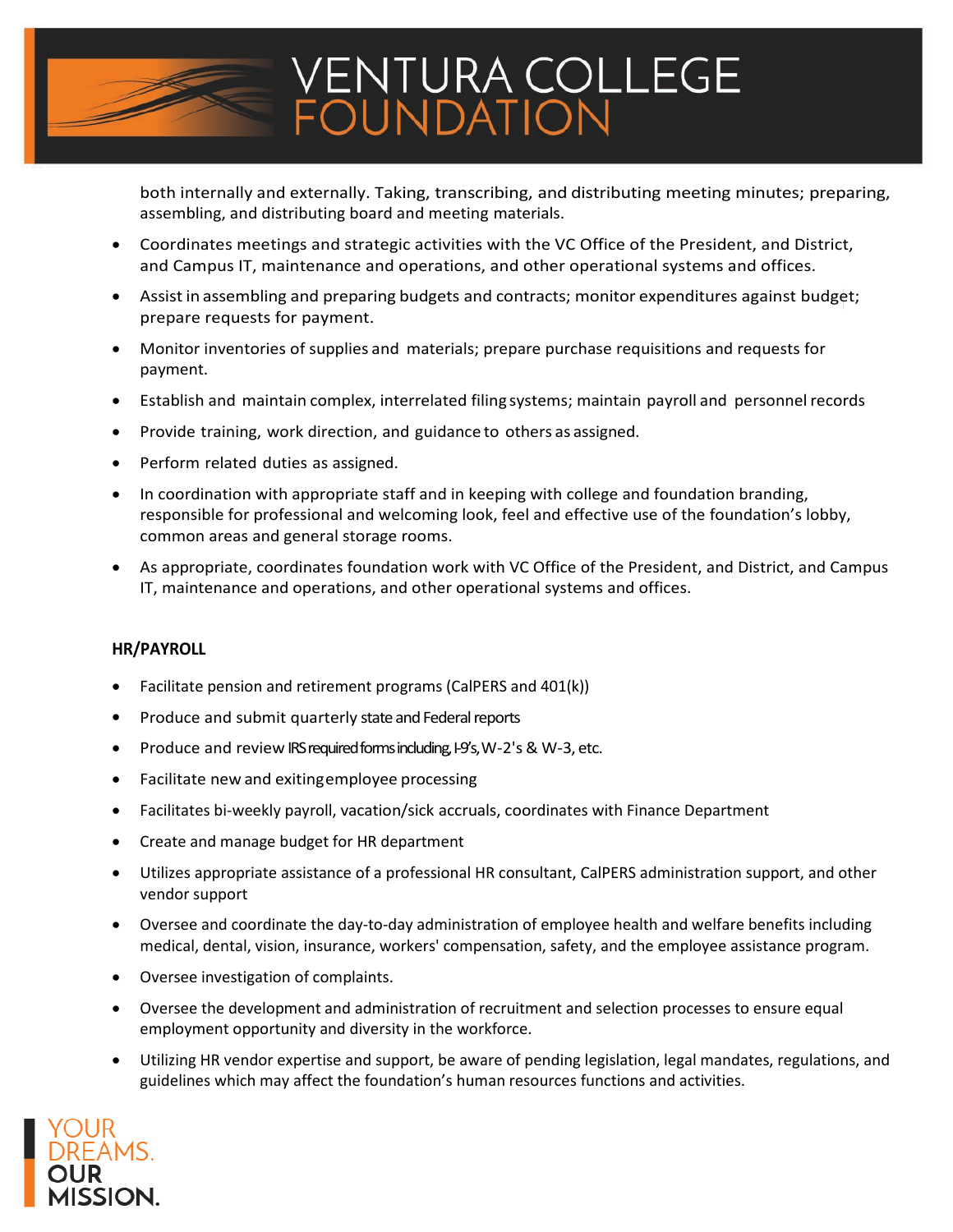

- Ensure human resources systems, processes, and procedures are pursued in a cost-effective and costbeneficial manner.
- Plan, design, and establish employee assessment and evaluation procedures.
- Plan, design, implement, and assess the systems for managing personnel records and other human resources data.
- Conduct an annual review that includes annual goal setting and use of metrics to measure success and support of ongoing institutional improvement.
- Oversee the development of employee health and welfare programs.
- Plan, organize, and administer the workers' compensation and liability programs.
- Perform other duties as assigned.

### **MINIMUM QUALIFICATIONS:**

Anycombination equivalent to:

- Associate degree preferably with coursework in office technologies, business communication, or English.
- 3 years of clerical or administrative support experience.

### **ADDITIONAL PREFERRED QUALIFICATIONS**

- Nonprofit experience
- Experience working in a higher education environment
- Spanish speaker

### **KNOWLEDGE OF:**

- Excellent oral and written communication skills.
- High level of timely attention to detail and organization.
- Commitment and ability to adhere to confidentiality.
- Ability to work as a collaborative team member of a high-functioning nonprofit organization.
- Commitment to practices that promote and enable greater equity, diversity and inclusion.
- Office procedures, methods, and equipment including computers
- Microsoft Office Suite proficiency (Outlook, Word, Excel, PowerPoint)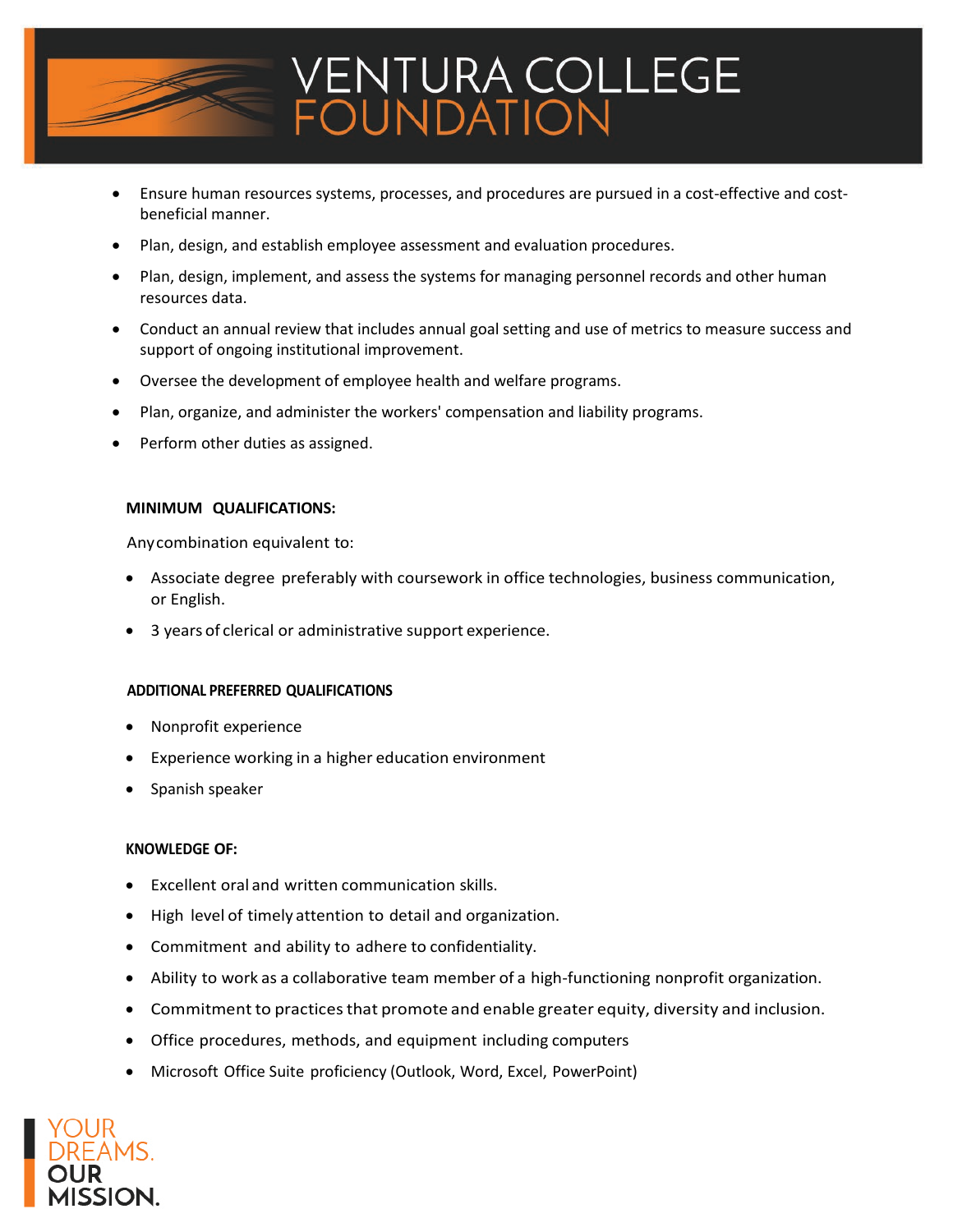

- Adobe proficiency
- Experience with databases preferred.QuickBooks and Raiser's Edge utilized by VCF.
- Records management principles and procedures including record keeping and filing principles and practices, especially electronic record keeping
- Methods and techniques of proper phone and email etiquette
- Mathematical principles
- Basic principles of business letter writing and report preparation
- Fundamentals of English grammar, spelling, and composition
- Principles and practices of business communication
- Customer service and public relations methods and techniques

### **ABILITIES**

- Interpret and apply general administrative, organizational, campus and district policies and procedures
- Apply applicable federal, state, and local laws, codes, and regulations
- Operate office equipment including computers and supporting word processing, spreadsheet, and publishing applications
- Learn and apply new information and skills
- Type, keyboard, and/or enter data at a speed necessary for successful job performance
- Establish and maintain a variety of files and records
- Compose correspondence and memoranda
- Accurately count, record, and balance assigned transactions
- Make arithmetic calculations quickly and accurately
- Work under steady pressure with frequent interruptions and a high degree of public contact by phone, computer, or in person
- Plan and organize work to meet changing priorities and deadlines
- Understand and carry out oral and written directions
- Communicate clearly and concisely, both orally and in writing
- Establish and maintain effective working relationships with those contacted in the course of work
- Exercise good judgment and maintain confidentiality in maintaining critical and sensitive information, records, and reports